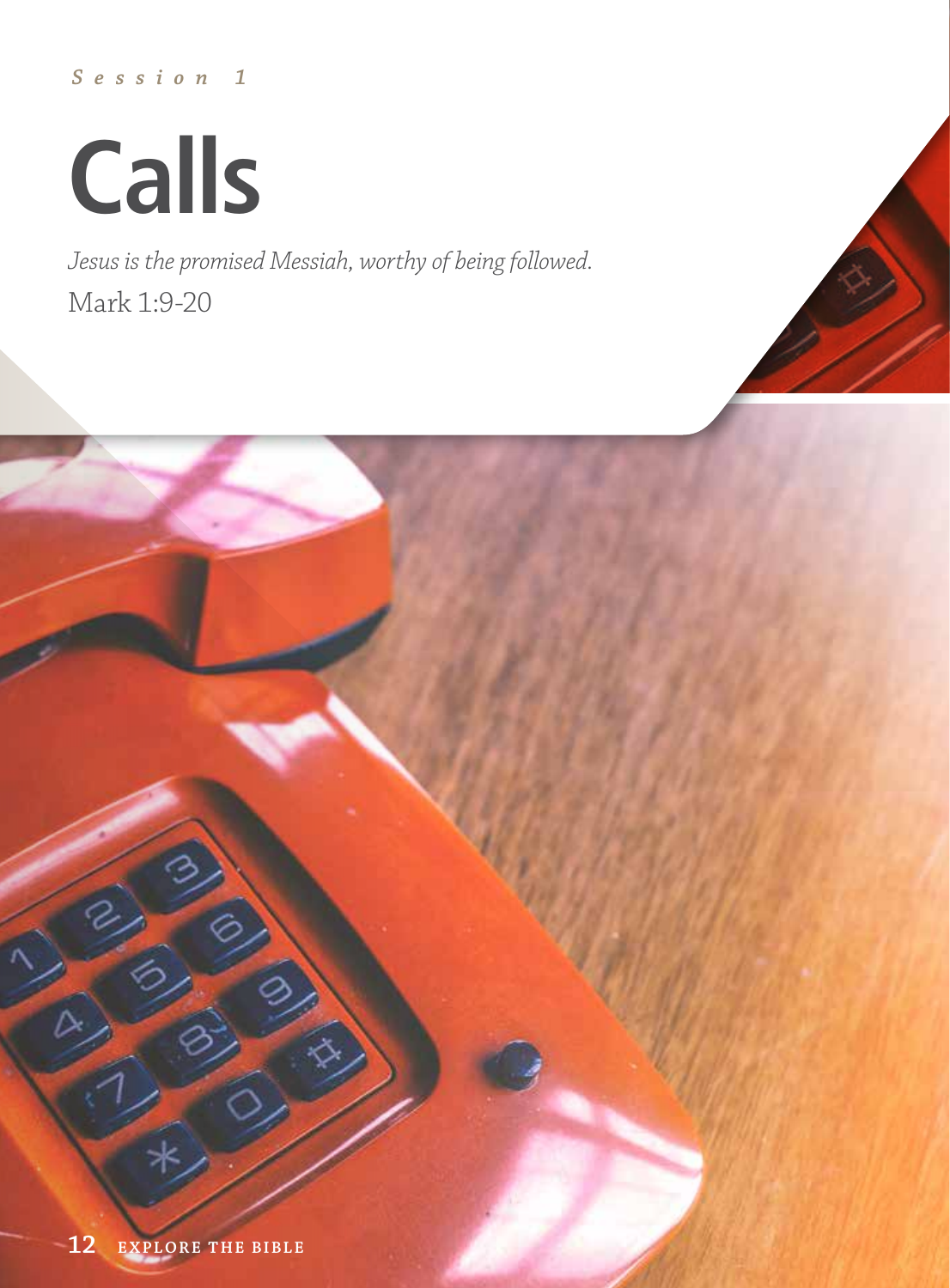#### **Who were your heroes when you were growing up? Which of today's famous individuals could you point a child to as a worthy hero? Explain.**

John Glenn became the first person to orbit the earth in 1962. When he died in December 2016, his passing was lamented because he was widely considered one of the last American heroes. Genuine heroes are hard to come by these days. Political leaders are often seen as divisive. Entertainers live outrageously. Titans of industry seem to live only to make another billion.

## **UNDERSTAND THE CONTEXT**

One feature of Mark's writing style is his emphasis on action, and the early chapters of his Gospel set that tone. Mark painted a picture of a Messiah on the move. Jesus' baptism (1:9- 11) marked the beginning of His earthly work, followed quickly by a temptation experience in the wilderness (1:12-13). Through these episodes, Mark showed that Jesus really was the Messiah. The baptism account revealed Jesus' special relationship with the Father, while the temptation spoke to His full humanity and demonstrated His dominion over the enemy.

From those episodes, Jesus jumped into His ministry with both feet, preaching the good news of salvation (1:14-15) and calling disciples to follow Him (1:16-20). Throughout this first chapter—and his entire Gospel—Mark revealed Jesus as a "doer."

Mark's writing highlights the importance of following Jesus. Jesus called His followers to costly discipleship. The disciples were not simply students learning at the feet of Jesus. They were followers chosen to carry His message to all the world.

Through exorcisms (1:21-28) and physical healings (1:29-45), Jesus demonstrated that He was the Messiah, the Son of God, and worthy of being followed.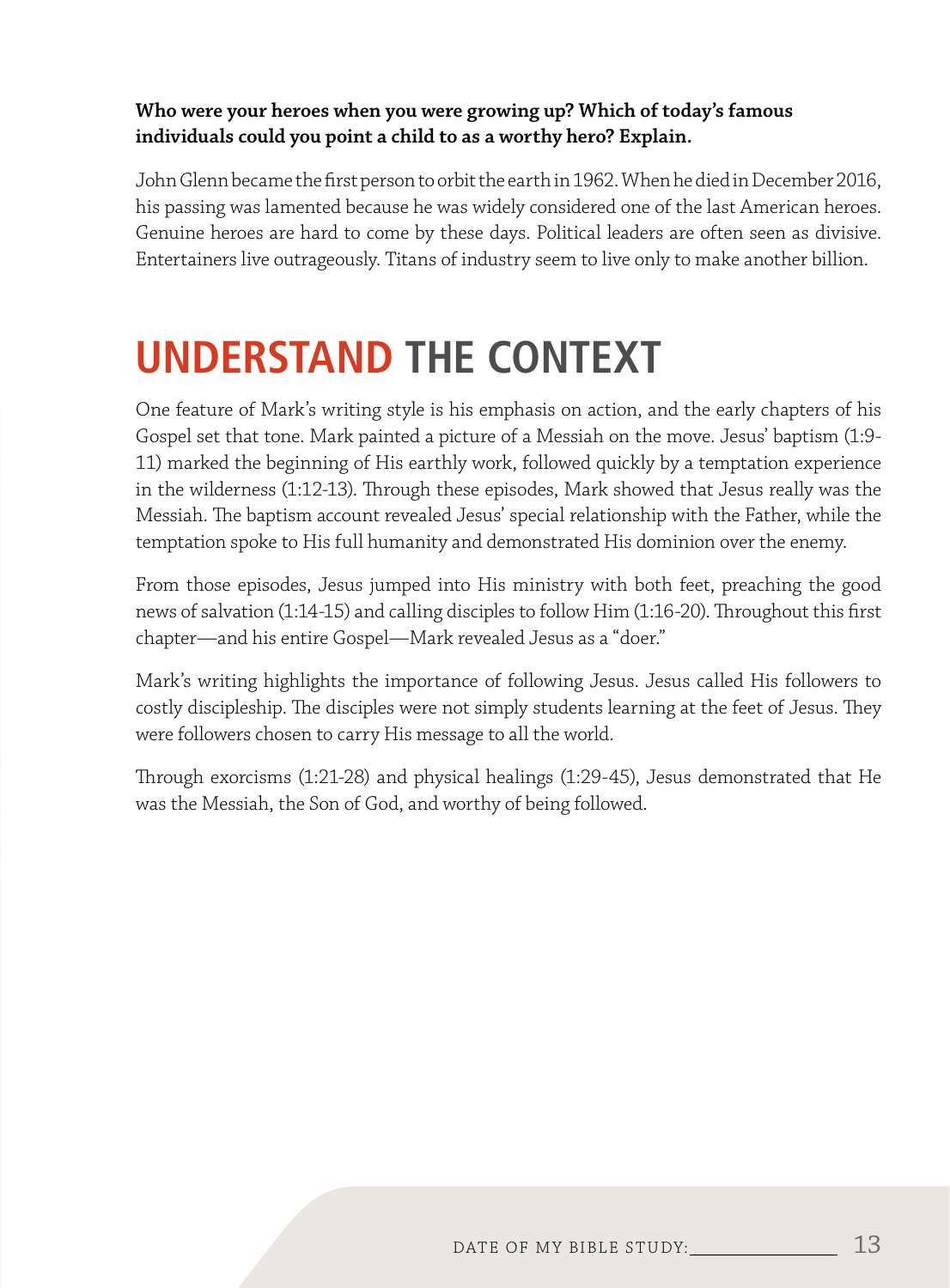## **MARK 1:9-20**

**9** In **those days** Jesus came from Nazareth in Galilee and was baptized in the Jordan by John. **10** As soon as he came up out of the water, he saw the heavens being torn open and the Spirit descending on him like a dove. **11** And a **voice** came from heaven: "You are my beloved Son; with you I am well-pleased." **12** Immediately the Spirit drove him into the **wilderness @. 13** He was in the wilderness forty days, being **tempted 0** by Satan. He was with the wild animals, and the angels were serving him. **14** After John was arrested, Jesus went to Galilee, proclaiming the good news of God: **15** "The **time is fulfilled @**, and the kingdom of God has come near. Repent and believe the good news!" **16** As he passed alongside the Sea of Galilee, he saw Simon and Andrew, Simon's brother, casting a net into the sea—for they were fishermen. **17** "Follow me," Jesus told them, "and I will make you **fish for people 0." 18** Immediately they left their nets and followed him. **19** Going on a little farther, he saw James the son of Zebedee and his brother John in a boat putting their nets in order. **20** Immediately he called them, and they left their father Zebedee in the boat with the hired men and followed him.

#### **Passage Outline**

Affirmed (Mark 1:9-11) Tested (Mark 1:12-13) Heard (Mark 1:14-15) Followed (Mark 1:16-20)

#### **Keywords**

- a. When John the Baptist was preaching in the wilderness (Mark 1:4-8)
- b. Indicates the audible voice of God, also heard by Peter, James, and John on the Mount of Transfiguration (Matt. 17:5)
- c. Jesus was led away from people and civilization for 40 days to fast in complete isolation (Matt. 4:2).
- d. Satan's challenges to Christ were meant to test Him at the foundational points of human weakness: the lust of the eyes and of the flesh and the pride in possessions.
- e. The Old Testament's prophecy of the coming Messiah was now fulfilled through Jesus.
- f. In the Old Testament, fishermen caught people for God's judgment (Jer. 16:16-18). Jesus' disciples would now fish for the salvation of people.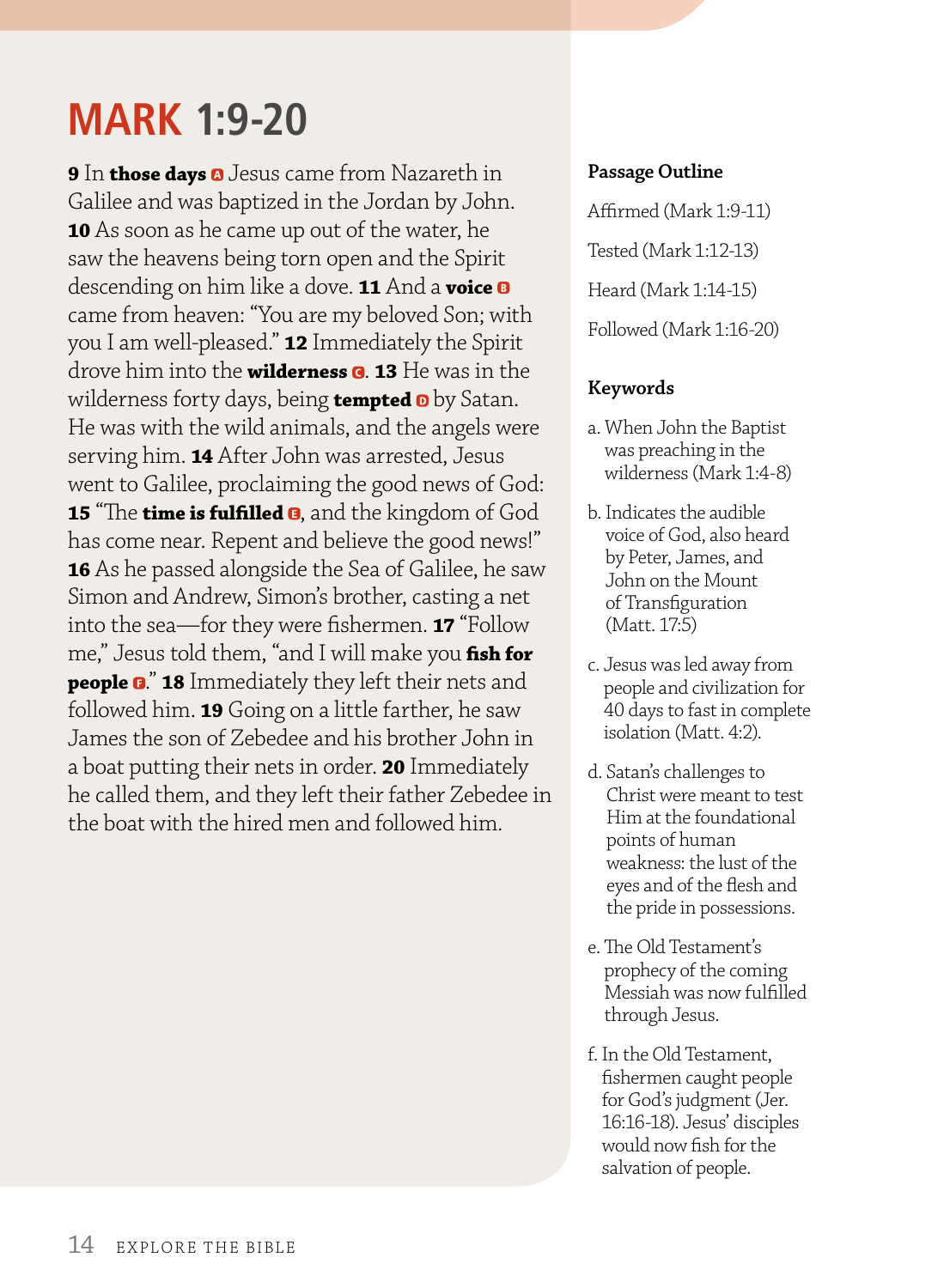# **EXPLORE THE TEXT**

While John's baptism symbolized repentance, Jesus was baptized for a different reason. As the sinless Son of God, He didn't need to repent, but He did want to identify with the people He came to save. Also, His baptism marked the beginning of His ministry and revealed His unique relationship with His heavenly Father.

#### **If a friend asked why you believe Jesus is God's Son, how would you respond? Why is it important to understand and accept His role as Son?**

**KEY DOCTRINE: Baptism** – Christian baptism is the immersion of a believer in water in the name of the Father, the Son, and the Holy Spirit (Matt. 28:19-20).

The Spirit moved Jesus to journey into the isolation of the wilderness. This change of scenery reminds us that pleasing the Father often requires times of solitude—away from distractions where we can focus on our relationship with God. Jesus experienced the attack from Satan for forty days, but He did not succumb.

#### **How might knowing that Jesus faced temptation help someone better understand His identity?**

After His time in the wilderness, Jesus returned to His home region of Galilee. Mark summarized the content of Jesus' message as the good news of God. The Greek word for good news is related to our English word "gospel." This gospel was of God. God was intersecting humanity as never before.

#### **How would you describe Jesus' message in three sentences or less? What sets His message apart from the messages presented by other religious leaders?**

While the Sea of Galilee was relatively small, it provided a solid livelihood for fishermen. It was in this setting that Jesus began calling a group who would be His disciples, hearing the message of the kingdom, learning how to live it out, and sharing it with others.

#### **What might Jesus ask a modern-day person to leave behind in order to follow Him?**

Jesus' encounter with James and John—along with Andrew and Peter—reminds readers that He often moves during the ordinary moments in life. God calls ordinary people and equips them to do extraordinary things. While it's tempting to wait for a flash of light or a roll of thunder, Jesus usually speaks in the everyday ebb and flow of our daily schedules.

#### **What do the things a person holds most tightly reveal about what he or she trusts for security? What is the relationship between holding on tightly and faith?**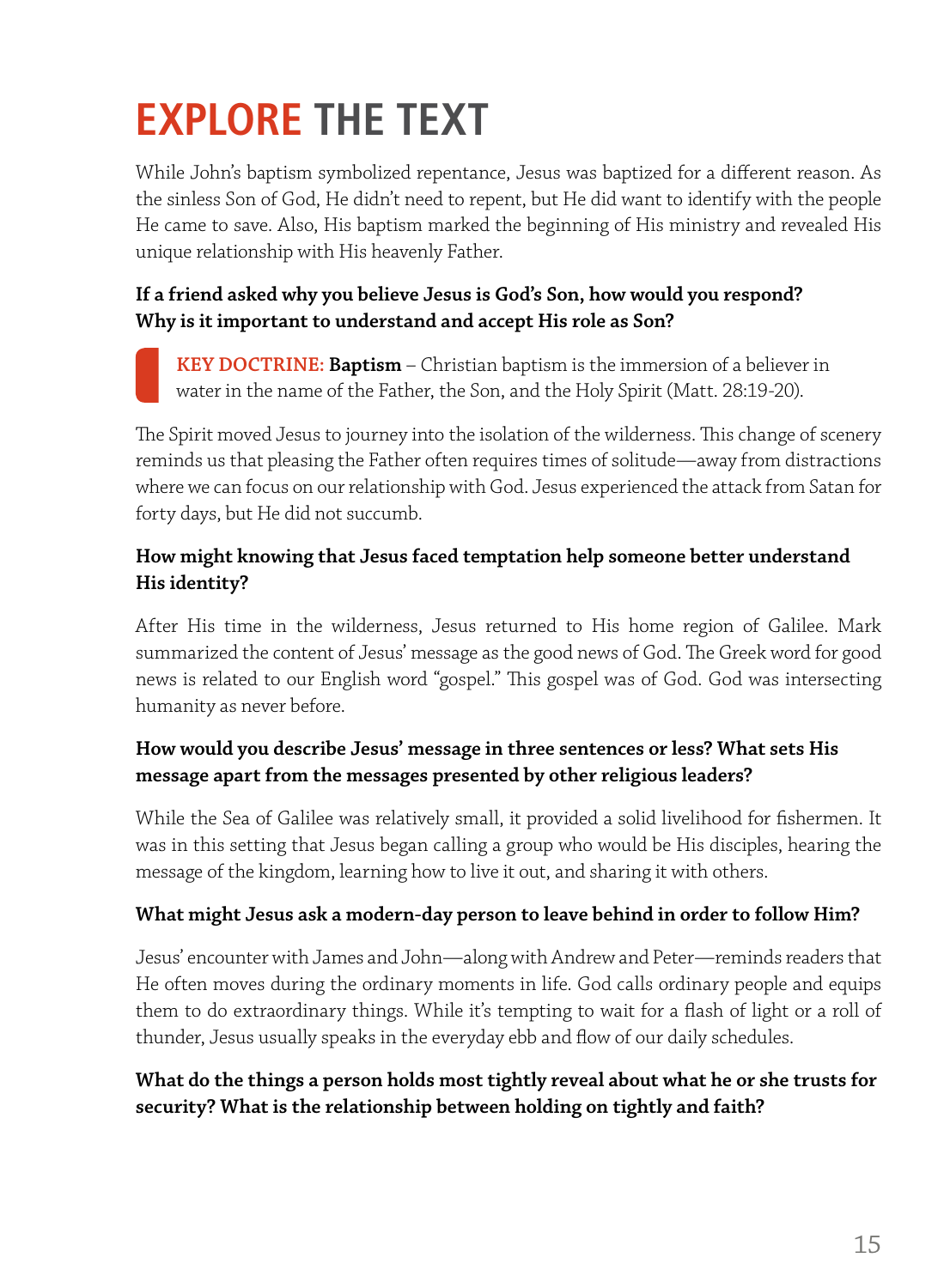# **APPLY THE TEXT**

- Trust in the fact that Jesus is the perfect Son of God.
- We can be confident that Jesus is all-powerful, even over temptation and the tempter.
- Jesus calls us to repent of our sin and believe in Him.
- Jesus' call involves leaving behind what we once trusted and following Him as an expression of trust.

**How would you describe your methods for dealing with temptation? What could you do differently in that area of life? What impact does Jesus' victory over Satan have on your own struggles against temptation?**

**What obstacles hold you back from genuinely repenting of things you know God doesn't want in your life? What steps can you take to eliminate those obstacles?**

**Discuss as a group ways to encourage one another in following Jesus. How can you challenge each other to deepen your trust in Him?**

**Prayer Requests**

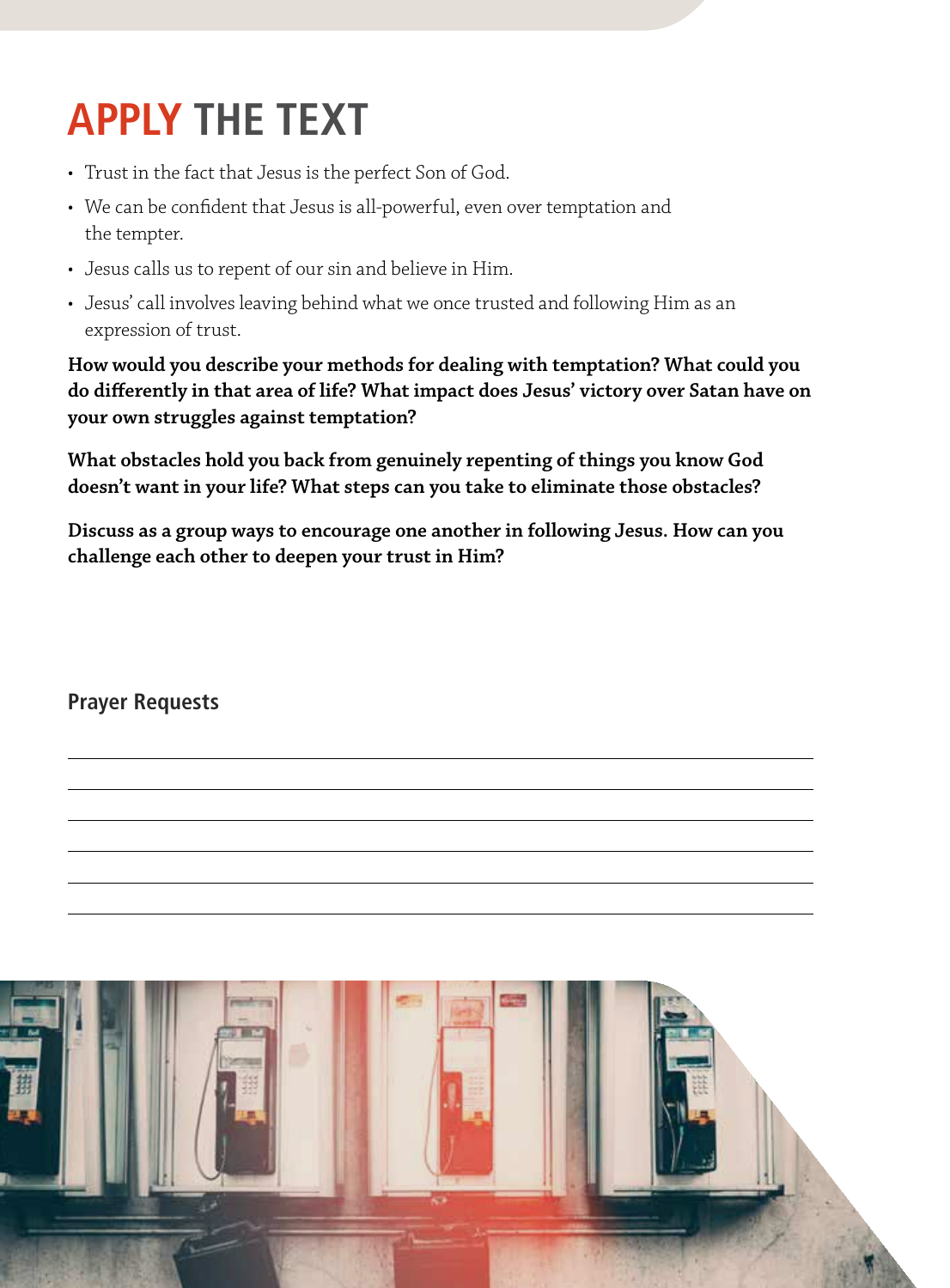# **DAILY EXPLORATION**

### **Day 1: Jesus is the Son of God.**

#### *Read Mark 1:10-11, marking the introduction of the Holy Spirit and the voice of God.*

Mark stated that the heavens were torn open, a phrase he would use later in the narrative to describe the temple's veil being ripped at Jesus' death (Mark 15:38). Here, it represents the further invasion of earth by heaven. God was inserting Himself into the story of humanity.

Verse 10 is also significant for its introduction of the Holy Spirit, which would have held Messianic implications for the Jews. God had gone silent for more than four centuries, and most Jews believed this prophetic silence would be broken when the Spirit arrived and anointed the Messiah. Therefore, the presence of the Spirit both confirmed Jesus' role as Messiah and emphasized the power He received to fulfill that task.

The voice of the Father completes the appearance of the Trinity in this passage, making this account a primary text for believers as they study the doctrine of the Trinity. However, it also affirms once again that Jesus was the Messiah. Mark began his Gospel by identifying Jesus as God's Son (1:1). Here, the Father confirmed their unique relationship and added His blessing.

#### **Why is it important for you to understand and accept Jesus' role as the Son of God?**

## **Day 2: Jesus faced temptations.**

#### *Read Mark 1:12-13, considering the temptations Jesus faced.*

While other Gospel writers provided specifics about Satan's temptations (Matt. 4:1-11; Luke 4:1-13), Mark simply noted that Jesus experienced the attack for forty days—leaving the reader to understand that Jesus did not succumb. This was not the only time He encountered the enemy's temptations. Jesus' entire ministry was consistently under attack, not just in this isolated event in the desert. God often allows those whom He has chosen for service to endure trials and temptations before He uses them greatly. It tests them and prepares them for what lies ahead.

The wild animals reflect how intense and dangerous the experience was, even for Jesus. The presence of angels emphasizes that we all need divine help when dealing with the schemes of Satan. Scholars are divided on whether the angels strengthened Jesus during the temptation or provided comfort afterward. There is no reason to believe they did not do both.

#### **How does knowing that Jesus faced temptation help you face temptation in your own life?**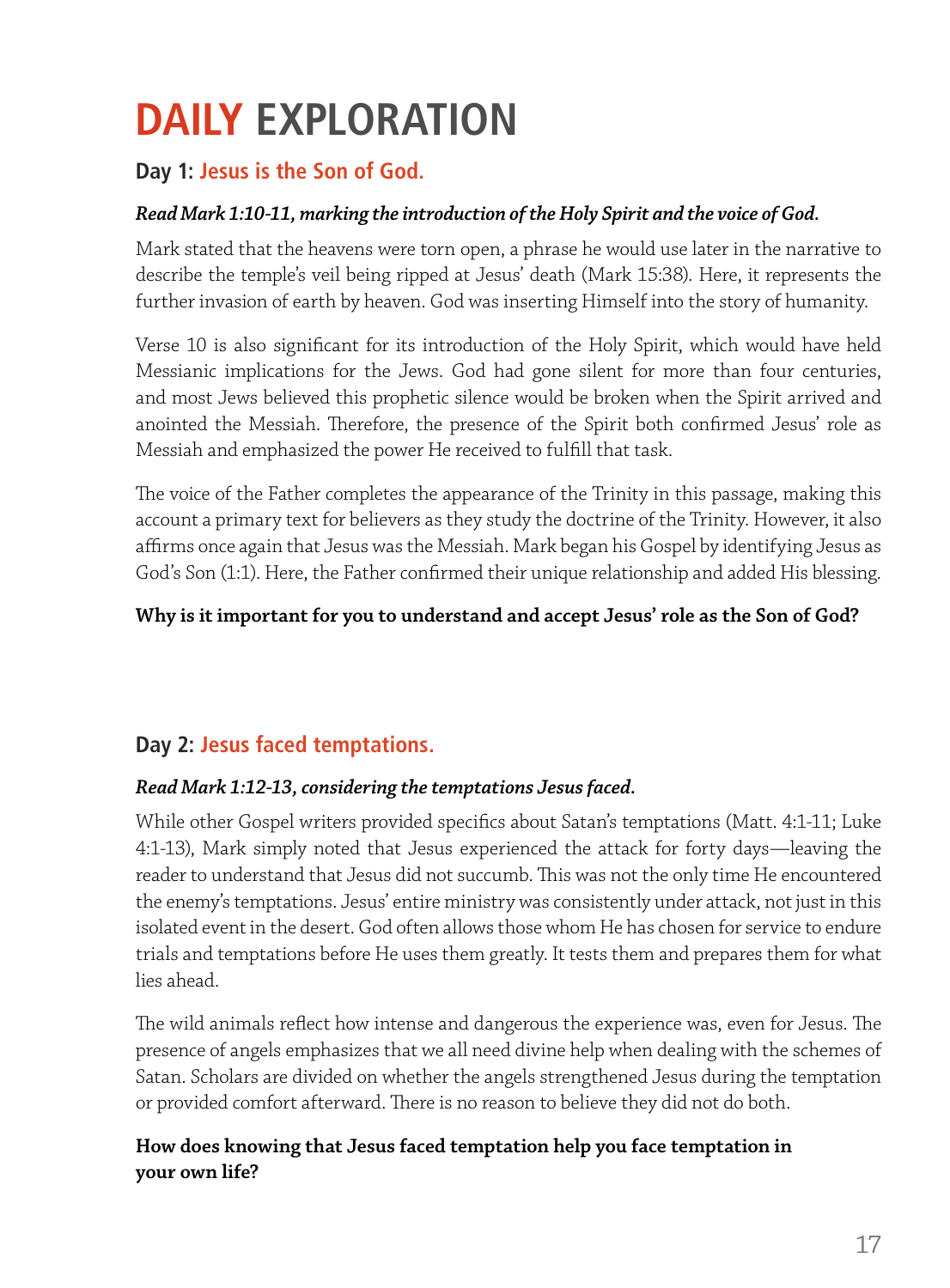### **Day 3: Following Jesus requires repentance.**

#### *Read Mark 1:14-15, noting the three points of Jesus' message.*

Jesus' primary message included three basic points. First, He announced "the time is fulfilled." This Greek word for time (kairos) relates to a proper or favorable time for an event. The time had come for God to do something amazing among His people.

Second, Jesus explained the result of this timing. In one sense, the kingdom was near because Jesus was near. But Jesus was also building a unique kingdom where citizens are known by their allegiance to Christ and are waiting for Him to establish an actual, physical kingdom in the future.

Finally, Jesus said that the kingdom's presence demanded a response. He challenged His audience to repent and believe the good news. Repentance requires a rejection of what is old and earthly, while belief embraces the good news of the kingdom.

#### **How do you participate in the kingdom as a believer on this side of heaven? How does Jesus help with this?**

## **Day 4: Following Jesus requires commitment.**

#### *Read Mark 1:17-18, looking for the response to Jesus' request.*

The call to follow meant more than simply walking alongside or creating a teacher-pupil relationship. Instead, Jesus challenged them to leave the past behind, surrender, and submit. By following Him, Andrew and Peter would be sacrificing their own desires and making His mission their mission.

This invitation also came with a promise. While they would hang up their nets, they would also get the opportunity to be His witnesses and lead people into the kingdom of God. This was an urgent task that required an urgent response. The response of the fishermen was quick and decisive. Andrew and Peter were completely committed. They had seen and heard enough to believe that Jesus was different, and they were willing to lay everything else aside to follow Him.

#### **What might Jesus call you to leave behind—or embrace—to follow Him?**

**BIBLE SKILL: Use a Bible atlas and Bible dictionary (print version or on the Internet) to locate and learn about places mentioned in Scripture.** – Find the location of Galilee, Nazareth, the Sea of Galilee, and the Jordan River in a Bible atlas. (Tip: check the atlas index or search on the Internet.) Then use a Bible dictionary to learn more about these places. What are some significant facts about these places that help you better understand Mark 1?